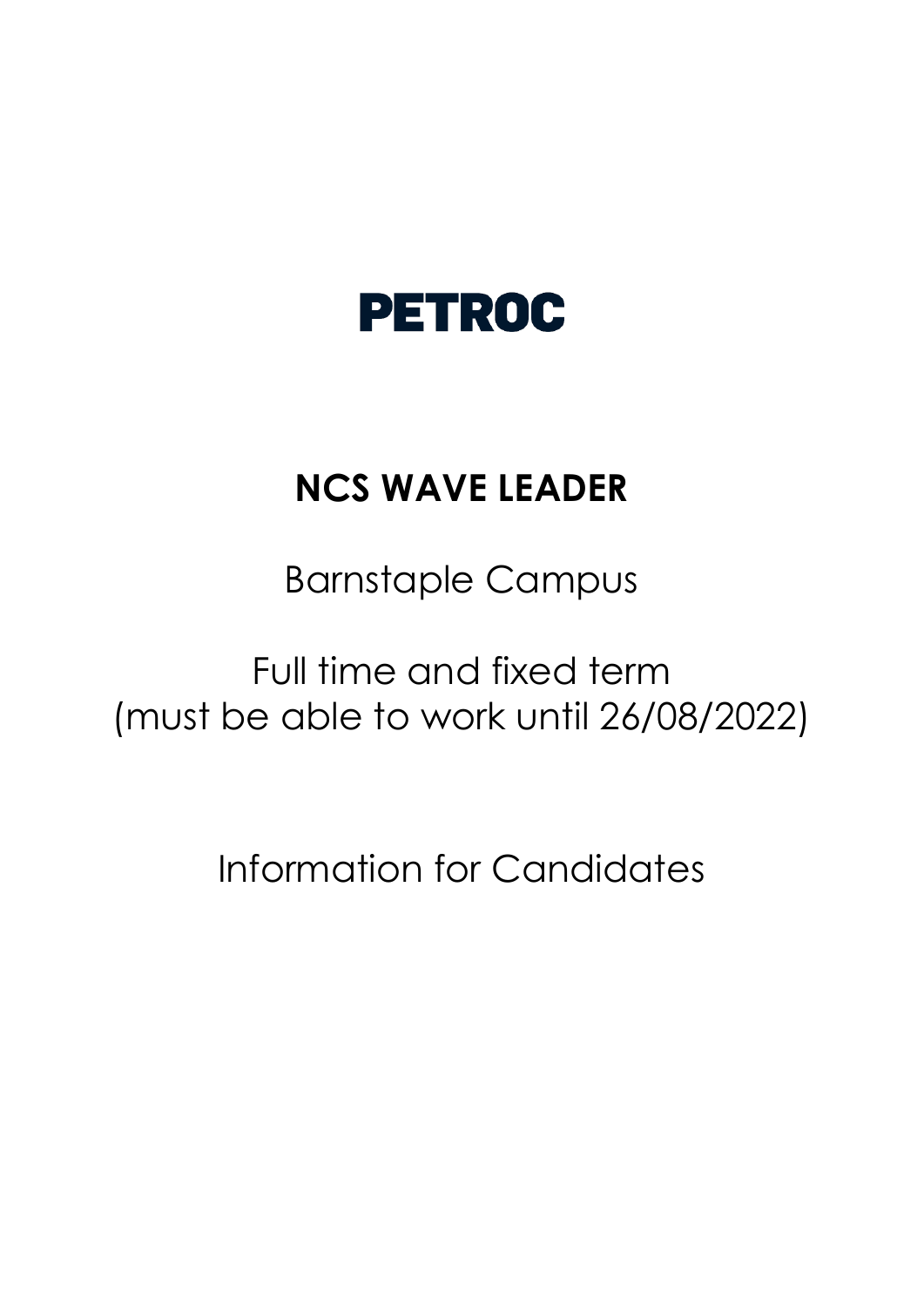

#### **TERMS & CONDITIONS OF EMPLOYMENT**

#### **Hours of Work**

You will be expected to work such hours as are reasonably necessary for the proper performance of your duties and responsibilities. Staff will normally work a 37-hour week, pro- rata for staff on a part time basis.

#### **Holiday**

You will be entitled to 30 days paid leave per annum, plus Bank Holidays; pro- rata for staff on a part time basis. The college traditionally closes between Christmas and the New Year and these three days are additional to your leave entitlement.

#### **Pay**

As detailed in the job description below.

#### **Probationary Period**

As with all Petroc appointments, there will be a 6-month probationary period. This is to provide the opportunity for your line manager to ensure that you are supported in your role and progressing as expected. The notice period will be one week during this probationary period.

#### **Pension Scheme**

You will automatically join the Local Government Pension Scheme. Your contribution would be from 5.5% of your gross salary, with Petroc contributing 14.9% on your behalf.

#### **Performance Development Reviews (PDR)**

All Petroc employees are required to take part in annual PDR's. Your review is aimed at establishing work targets and identifying any training and development needs you may have.

#### **Induction**

On joining, you will take part in our induction programme including, Equality, Diversity & Inclusion Training, Health & Safety, Safeguarding and Prevent Training as part of your Contract of Employment.

#### **Trade Unions**

You will be entitled to join a union at the college and are encouraged to do so by college management. College management consults with staff through a Joint Consultative Committee framework upon which recognised trade unions and/or professional organisations are represented. The recognised union for support staff is UNISON. If you are appointed to the post you are applying for and wish for more information, the Human Resources Office will put you in touch with the appropriate branch representative.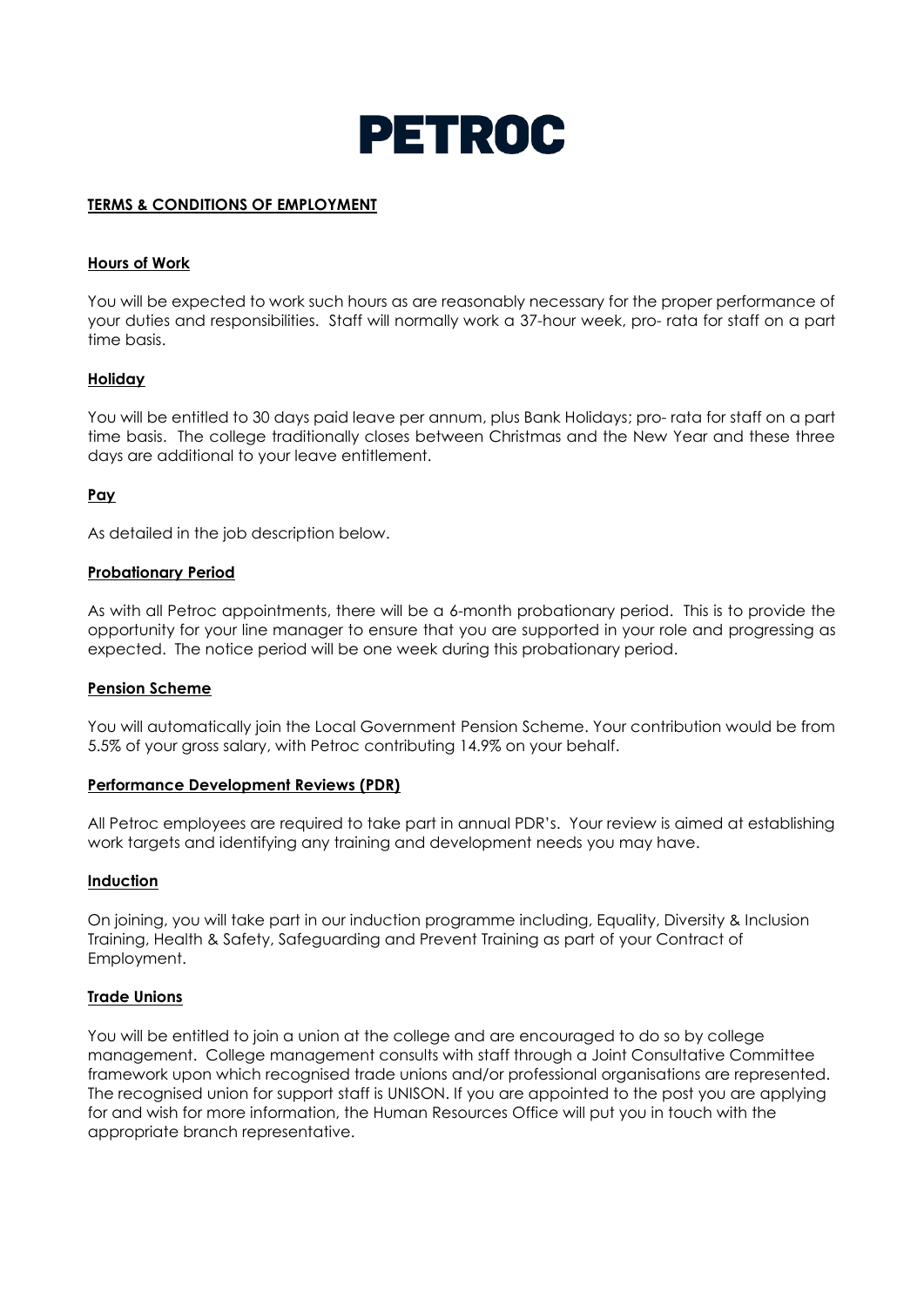#### **Criminal Background Disclosure**

You are required to declare any pending criminal prosecutions you may have as well as any spent criminal convictions, cautions, reprimands and final warnings as defined under the Rehabilitation of Offenders Act 1974 (Exceptions) Order 1975. The only exception to this requirement is that you would not need to disclose any 'protected' cautions or convictions as defined by the Rehabilitation of Offenders Act 1974 (Exceptions) Order 1975 (Amendment) (England and Wales) Order 2013.

#### **Please note, failure to disclose this information at any stage of the selection process could lead to dismissal upon appointment in a role.**

#### **DBS Disclosures will be taken up on successful candidates only.**

### **Sick Pay**

Petroc offers you the benefit of an enhanced sickness allowance when absent due to illness after your probation period. This allowance ranges from 30 days full pay and 61 days half pay during 1st year of service up to a maximum of 183 days full pay and 183 days at half pay after 5 years' service.

#### **ID Badges**

Photo ID badges are issued on appointment and can be used for photocopying and library borrowing as well as for identification purposes. It is a requirement that you wear your badge whilst on any college premises.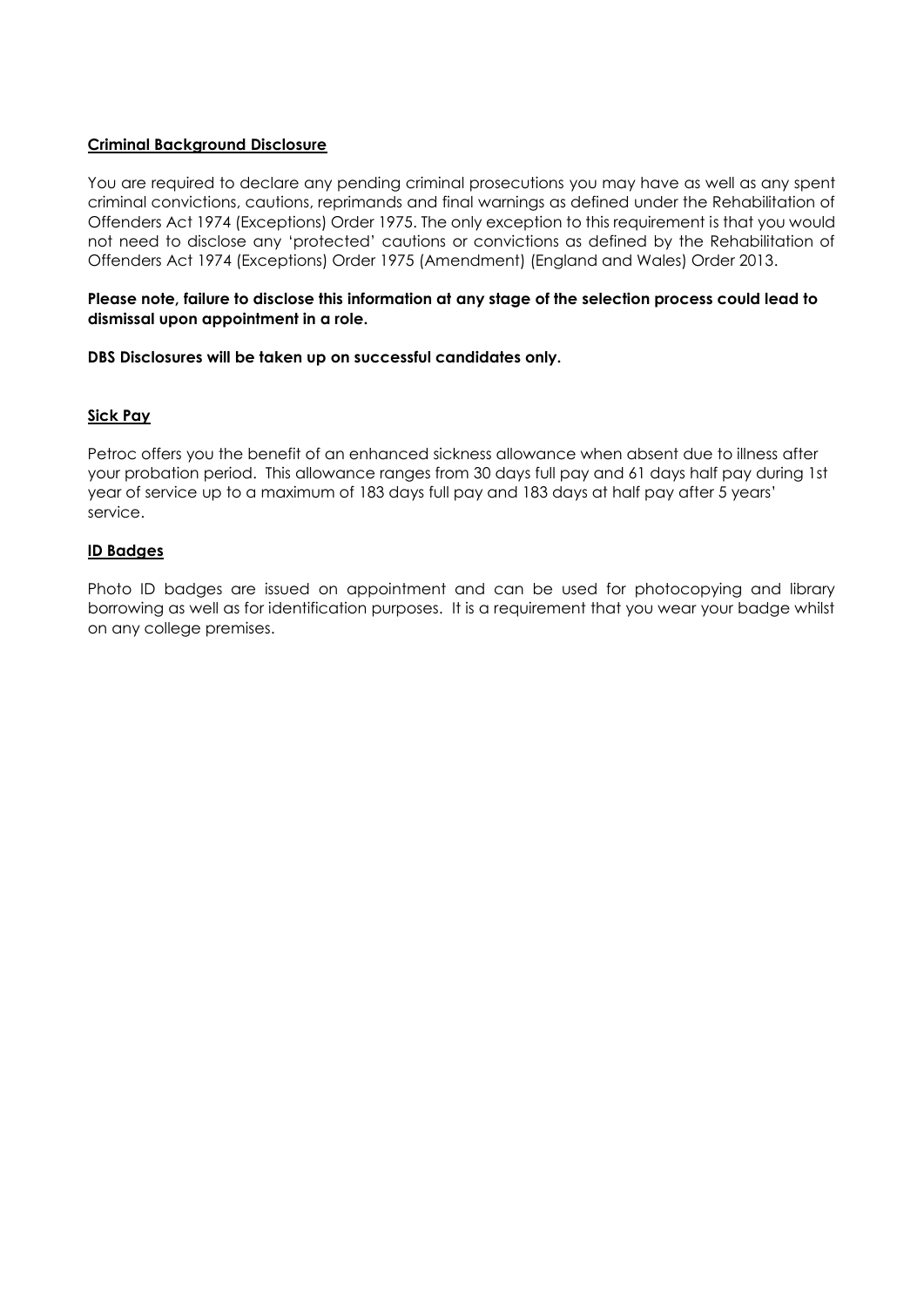| <b>CONTRACTOR</b><br><b>PETROC</b>                   |                                                                                           |  |  |  |
|------------------------------------------------------|-------------------------------------------------------------------------------------------|--|--|--|
| <b>NCS SEASONAL WAVE LEADER</b><br><b>FIXED TERM</b> |                                                                                           |  |  |  |
|                                                      |                                                                                           |  |  |  |
| Line Manager:                                        | <b>NCS Project Manager</b>                                                                |  |  |  |
| Hours per week:                                      | 37 (To include some evenings/weekends & residential stays when programmes<br>are running) |  |  |  |
| Weeks per year:                                      |                                                                                           |  |  |  |
|                                                      | 52                                                                                        |  |  |  |
| <b>Salary scale:</b>                                 |                                                                                           |  |  |  |
|                                                      | <b>Scale 4, Pts 14-17</b>                                                                 |  |  |  |
| Salary:                                              |                                                                                           |  |  |  |
|                                                      | £18,733 - £20,864                                                                         |  |  |  |
| Date of Job                                          |                                                                                           |  |  |  |
| Description:                                         | January 2022                                                                              |  |  |  |

This job description is a current statement of the duties and tasks required of the post-holder concerned. The nature of the job description will change from time to time and its terms are always governed and over-ridden by the post-holder's Contract of Employment. The duties outlined in this document do not constitute a comprehensive or exclusive list and duties may be varied from time to time which do not change the general character of the job or level or responsibility entailed.

The College has an active Equal Opportunities, Diversity and Inclusion Policy, commitment to which is expected from all staff. Applicants are, therefore, invited from all suitably qualified people irrespective of disability, gender or race. In particular, applicants with a disability, if they wish to do so, may indicate (either on the back of Part 1 of the application form or on a separate sheet) details of their disability.

### **MAIN FUNCTIONS OF THE JOB**

- To support in the preparation for successful delivery of summer 2022 NCS programmes
- To oversee the wave of teams throughout each phase of the NCS experience
- To act as the main point of contact between the core NCS team, seasonal staff and residential providers
- To maintain the safety and wellbeing of staff and young people throughout the wave
- To work alongside the other Wave Leaders to provide 'on call' assistance to staff/ young people over night whilst on residential

\**applicants must be available and willing to take part in residential programmes throughout July and August.* 

### **MAIN DUTIES AND RESPONSIBILITIES**

- To work flexibly across all phases of the project including residentials and possibly evening and weekend work.
- Ensure that residential centres and workshop spaces are left clean and tidy at all times.
- To manage complex situations on the ground and respond with sensitivity and logic
- Work alongside the Petroc Safeguarding Team and ensure a strong safeguarding culture within the wave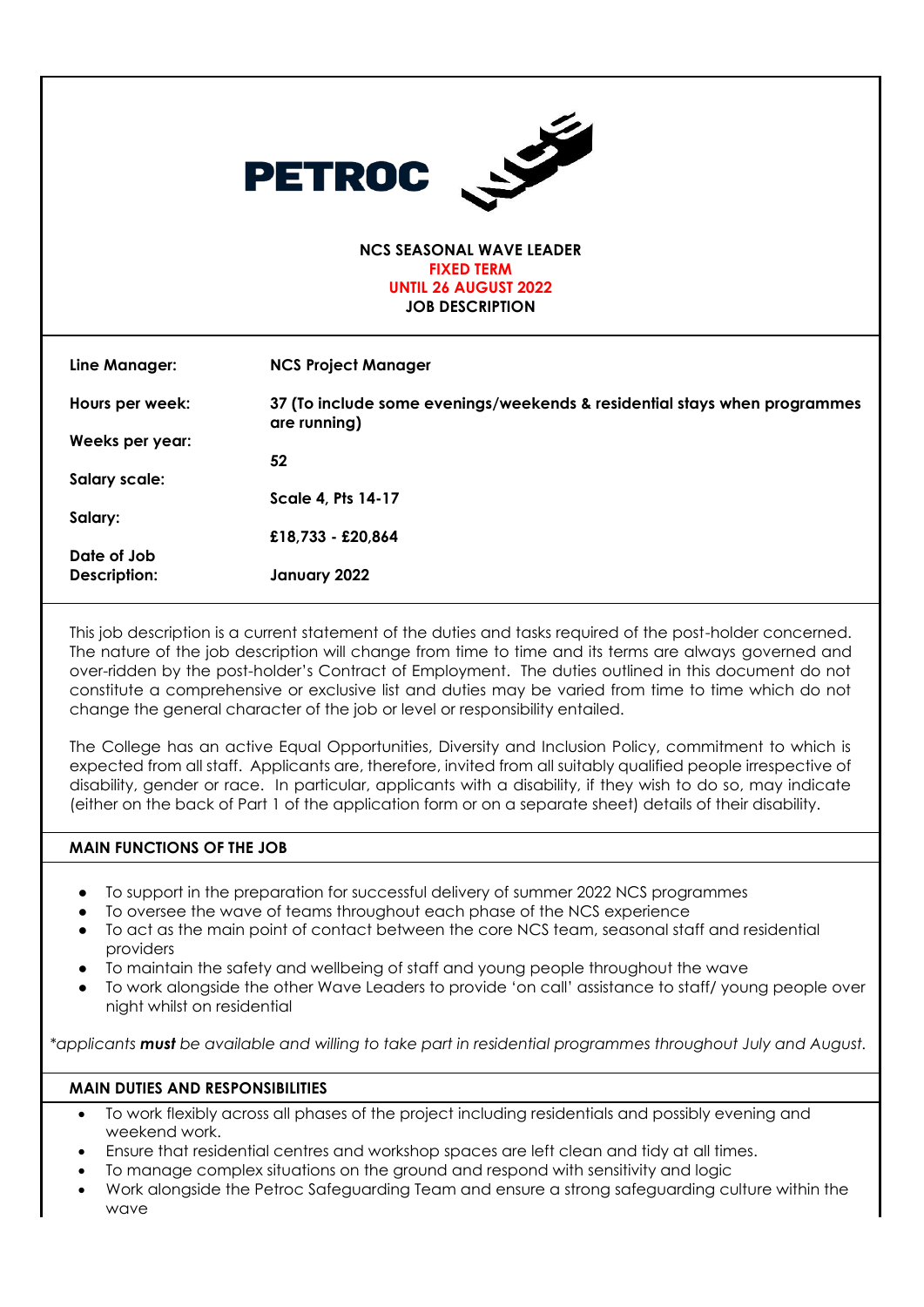- To manage the requirements of the residential sites and ensure that all young people are supervised in a suitable manner
- Utilise Petroc and NCS policies to investigate issues or complaints that may arise during the wave and escalate promptly and appropriately.
- Ensure a culture of encouragement and recognition is visible at individual, team and programme level
- Respond to feedback from staff and young people on the wave and utilise this to improve and change programme delivery where appropriate
- Speak publicly to an audience and present information in a dynamic and engaging manner in order to motivate and inspire staff and young people on the wave
- Ensure that session resources for phase 2 are prepared in advance and delivered to a high standard.
- Provide effective support for staff members who find their team's dynamics challenging
- Monitor and evaluate group work from young people on the programme
- Organise and facilitate activities that provide positive collective experiences for the wave
- Identify areas for development in staff on programme and coach/ support them to develop skills in effective leadership
- Hold regular meetings with team staff on the wave to set clear expectations for the following day/ activity and respond to issues that arise as a result – provide core NCS Team with necessary updates
- Support staff and young people to engage with community groups and cross sections of local society
- Assist in the delivery of social action projects across two locations.
- Collect high quality photo and video content and liaise with NCS and Petroc marketing teams to promote good news stories
- Collate social action reports on all programmes and upload to Salesforce CRM system
- Encourage young people to engage with the Changemaker programme following their residential experience

## GENERAL REQUIREMENTS

Petroc is committed to safeguarding and promoting the welfare of children, young people and vulnerable adults and expects all staff and volunteers to share this commitment. The College Recruitment and Selection Policy and Procedure seeks to support this agenda through the selection stages and pre-employment checks.

Petroc is committed to Equality and Diversity and promoting Equality and Diversity and expects all staff and volunteers to share this commitment. The College Recruitment and Selection Policy and Procedure seeks to support this agenda through ensuring that at all stages of recruitment and selection are non-discriminatory and individuals are employed or promoted regardless of gender, marital status, age, ethnic origin, religion or belief, sexual orientation, disability or previous criminal records.

Actively take part in the College probation and appraisal process.

Undertake such duties as may be reasonably required commensurate with the level of responsibility within the College at the initial place of work or any other of the College's sites.

### **APPLICATION**

# **All positions are subject to the completion of an Enhanced DBS Disclosure**

**Completed applications should be returned to staffrecruitment@petroc.ac.uk or to the Human Resources Office, Petroc, Old Sticklepath Hill, Barnstaple, Devon, EX31 2BQ by no later than the closing date on the website.**

**If you have not been called for interview within three weeks of the closing date for this post, unfortunately you have not been successful on this occasion.**